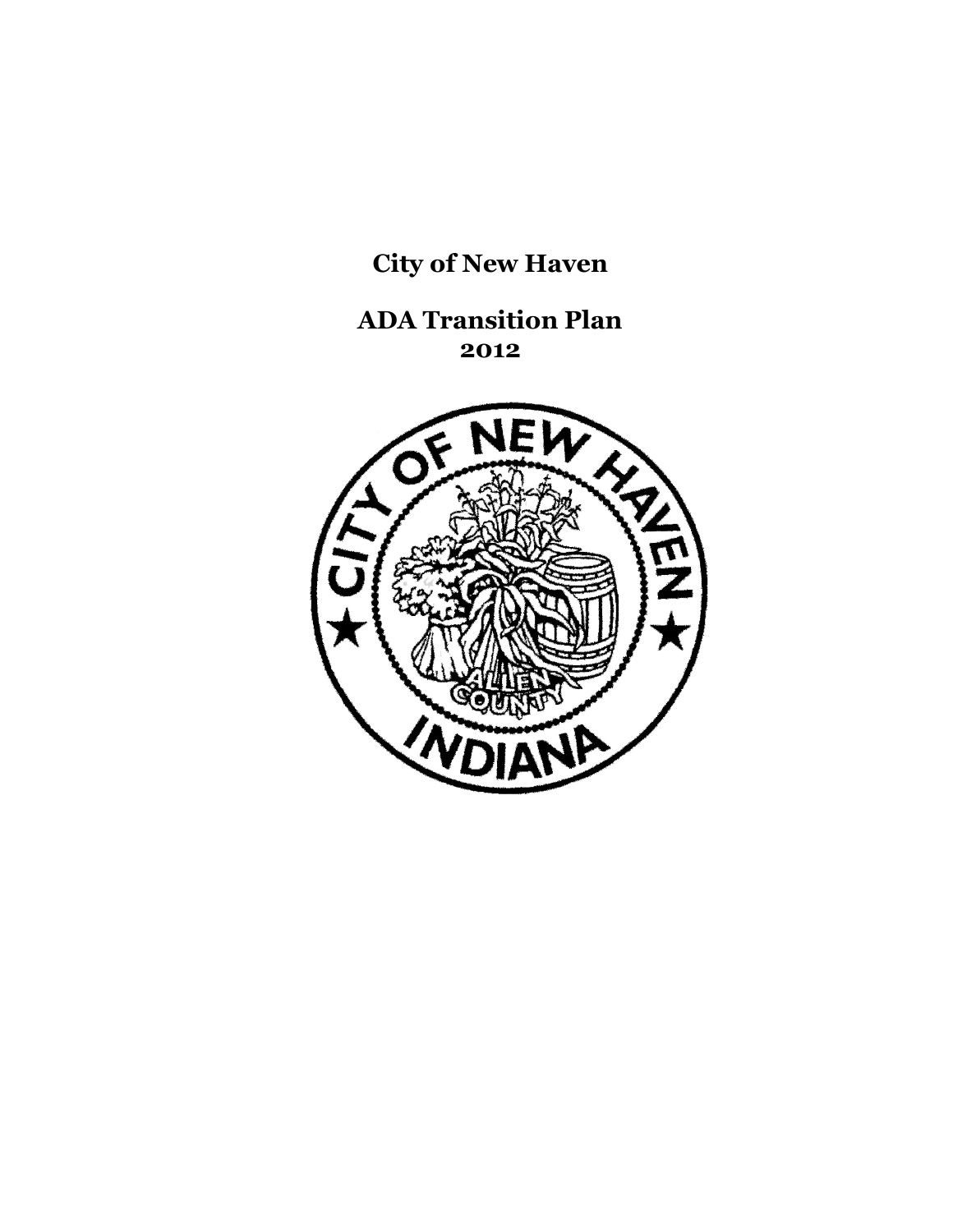# **Table of Contents**

| Statement/Mission                       | $\mathbf 1$    |
|-----------------------------------------|----------------|
| <b>Non-Discrimination Notice</b>        | $\mathbf 1$    |
| Designation of an ADA Coordinator       | $\overline{2}$ |
| Grievance Procedure                     | $\overline{4}$ |
| Design Standards for Sidewalks          | 5              |
| <b>Public Involvement Opportunities</b> | 5              |
| <b>Inventory</b>                        | 6              |
| <b>Assessment Procedures</b>            | 8              |
| <b>Funding &amp; Schedule</b>           | 10             |
| <b>Review &amp; Evaluation</b>          | 10             |
| Appendix A                              |                |
| Appendix B                              |                |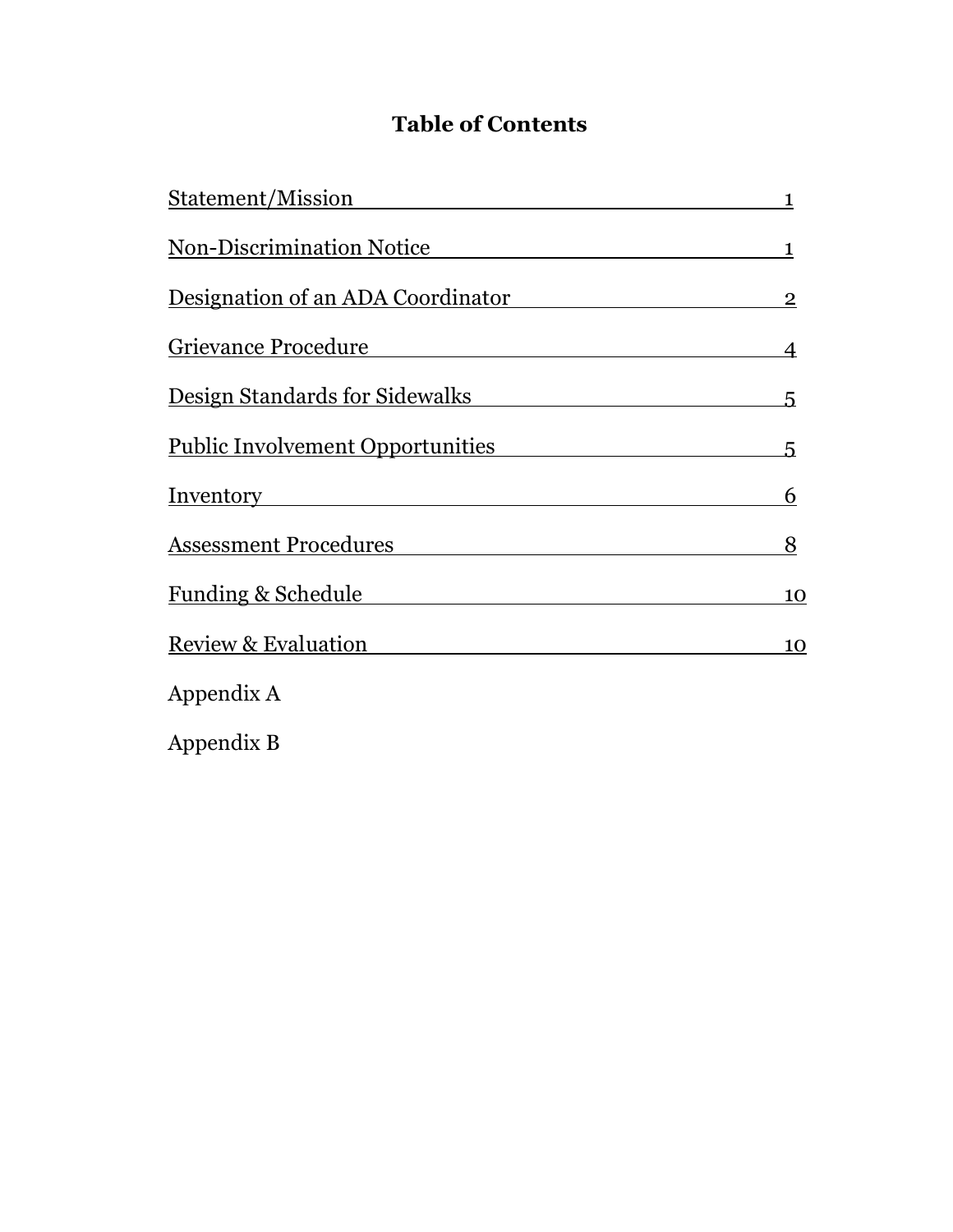#### **Statement/Mission**

In 1990, the Federal Government enacted the Americans with Disabilities Act ("ADA"). The City of New Haven, Indiana recognizes its legal obligation to comply with Title II of the ADA and hereby establishes a transition plan to ensure compliance with this federal law, rules and regulations. Therefore the City of New Haven will identify barriers that exist and state how and when the barriers are to be removed by providing a means to address complaints of discrimination, by encouraging public input to assess, address and meet access needs, and by establishing periodic reviews of the plan to monitor progress and compliance. The purpose of the Plan is to ensure that the citizens are provided full access to programs, services and activities in a timely manner. The City of New Haven elected officials and staff believe the ability to accommodate disabled persons is essential to good customer service, the quality of life New Haven residents seek to enjoy and to effective governance. Title II of the ADA requires that each of the City of New Haven services, programs and activities, when viewed in their entirety, be readily accessible and usable by individuals with disabilities.

# **Non-Discrimination Notice**

In accordance with the requirements of Title II of the Americans with Disabilities Act of 1990 ("ADA"), the City of New Haven will not discriminate against qualified individuals with disabilities on the basis of disability in its services, programs, or activities.

**Employment:** The City of New Haven does not discriminate on the basis of disability in its hiring or employment practices and complies with all regulations promulgated by the U.S. Equal Employment Opportunity Commission under Title I of the ADA.

**Effective Communication:** The City of New Haven will generally, upon request, provide appropriate aids and services leading to effective communication for qualified persons with disabilities so they can participate equally in city programs, services, and activities, including qualified sign language interpreters, documents in Braille, and other ways of making information and communications accessible to people who have speech, hearing, or vision impairments.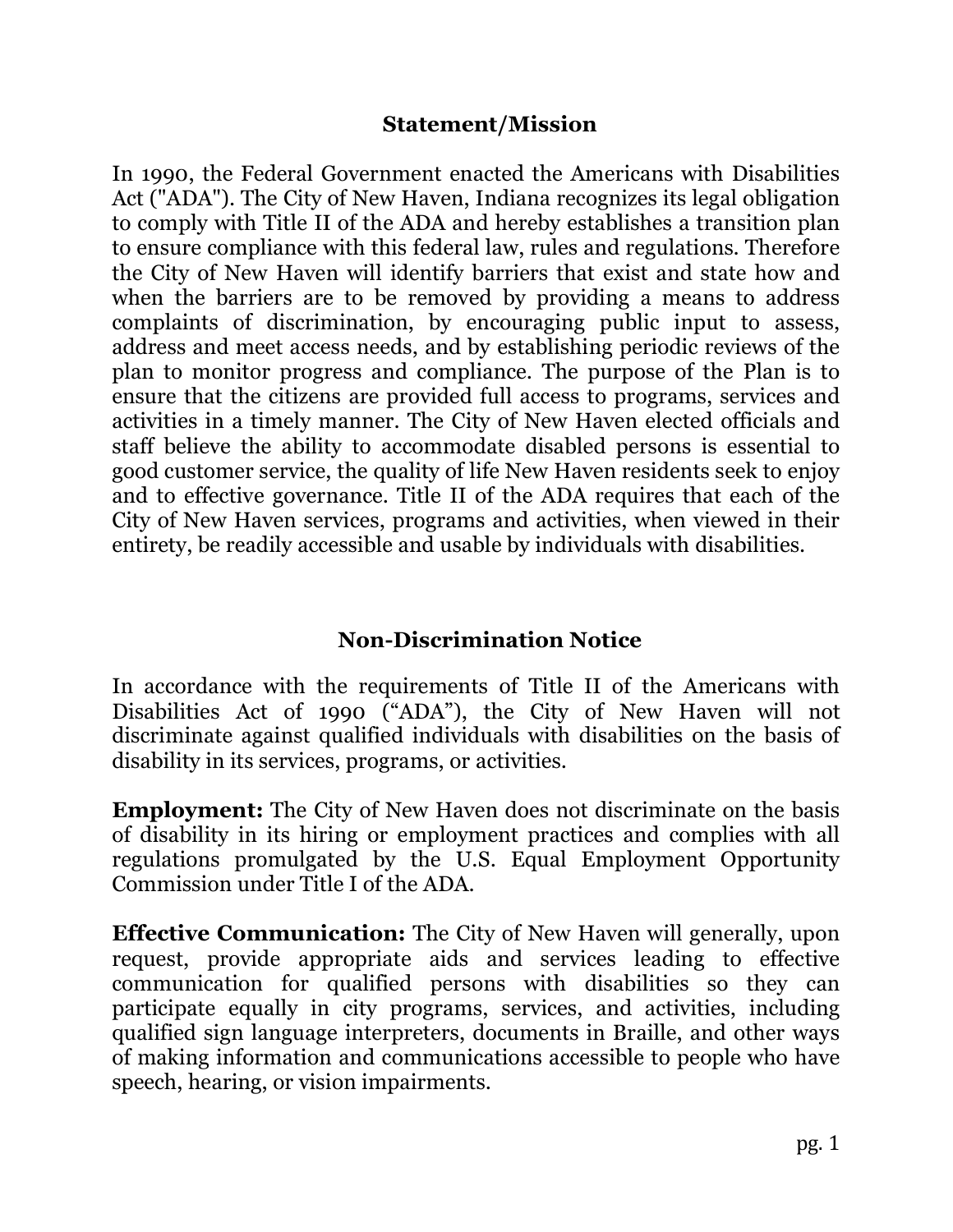**Modifications to Policies and Procedures:** The City of New Haven will make all reasonable modifications to policies and programs to ensure that people with disabilities have an equal opportunity to enjoy all of its programs, services and activities. For example, individuals with service animals are welcome in all city offices, even where pets are generally prohibited.

Anyone who requires an auxiliary aid or service for effective communication, or a modification of policies or procedures to participate in a program, service, or activity, should contact the City of New Haven ADA Coordinator as soon as possible but no later than 48 hours before the scheduled event.

The ADA does not require the City of New Haven to take any action that would fundamentally alter the nature of its programs or services, or impose an undue financial or administrative burden.

Complaints that a program, service, or activity of the City of New Haven is not accessible to persons with disabilities should be directed to the City of New Haven ADA Coordinator.

The City of New Haven will not place a surcharge on a particular individual with a disability or any group of individuals with disabilities to cover the cost of providing auxiliary aids/services or reasonable modifications of policy, such as retrieving items from locations that are open to the public but are not accessible to persons who use wheelchairs.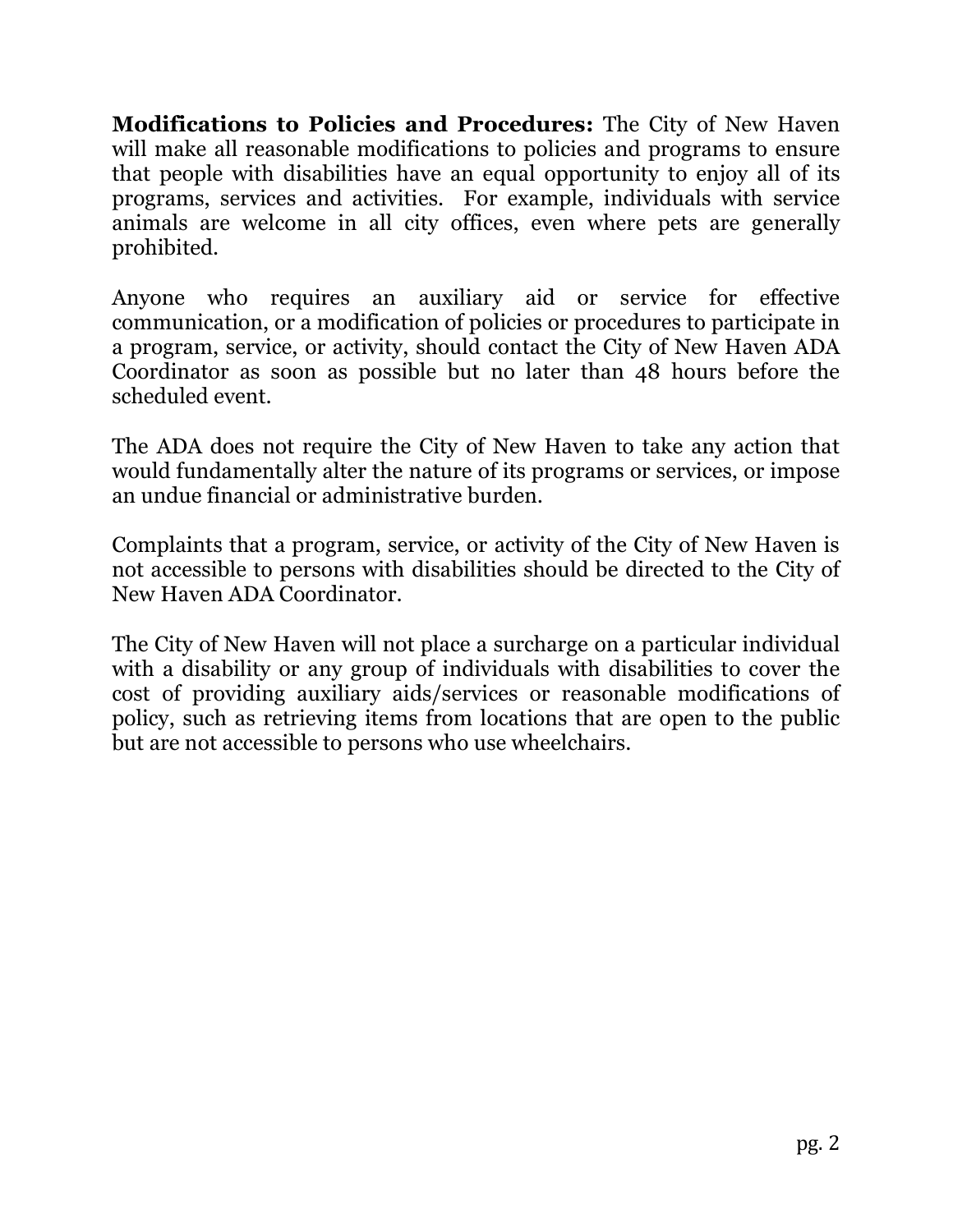# **Designation of an ADA Coordinator**

Pursuant to Resolution R-12-9 adopted on the 11th day of December, 2012, by the City of New Haven City Council the position of ADA Coordinator for the City of New Haven was created. The following individual was appointed to serve in such capacity:

#### Brian Yoh

Brian Yoh holds such position concurrently with his appointment as the Director of Planning and Economic Development and is responsible for overseeing compliance with the ADA.

Brian Yoh 815 Lincoln Highway East New Haven, Indiana 46774 Phone: 260-748-7041 Fax: 260-748-7075 TTY: 260-748-7005 Email: brianyoh@newhavenin.org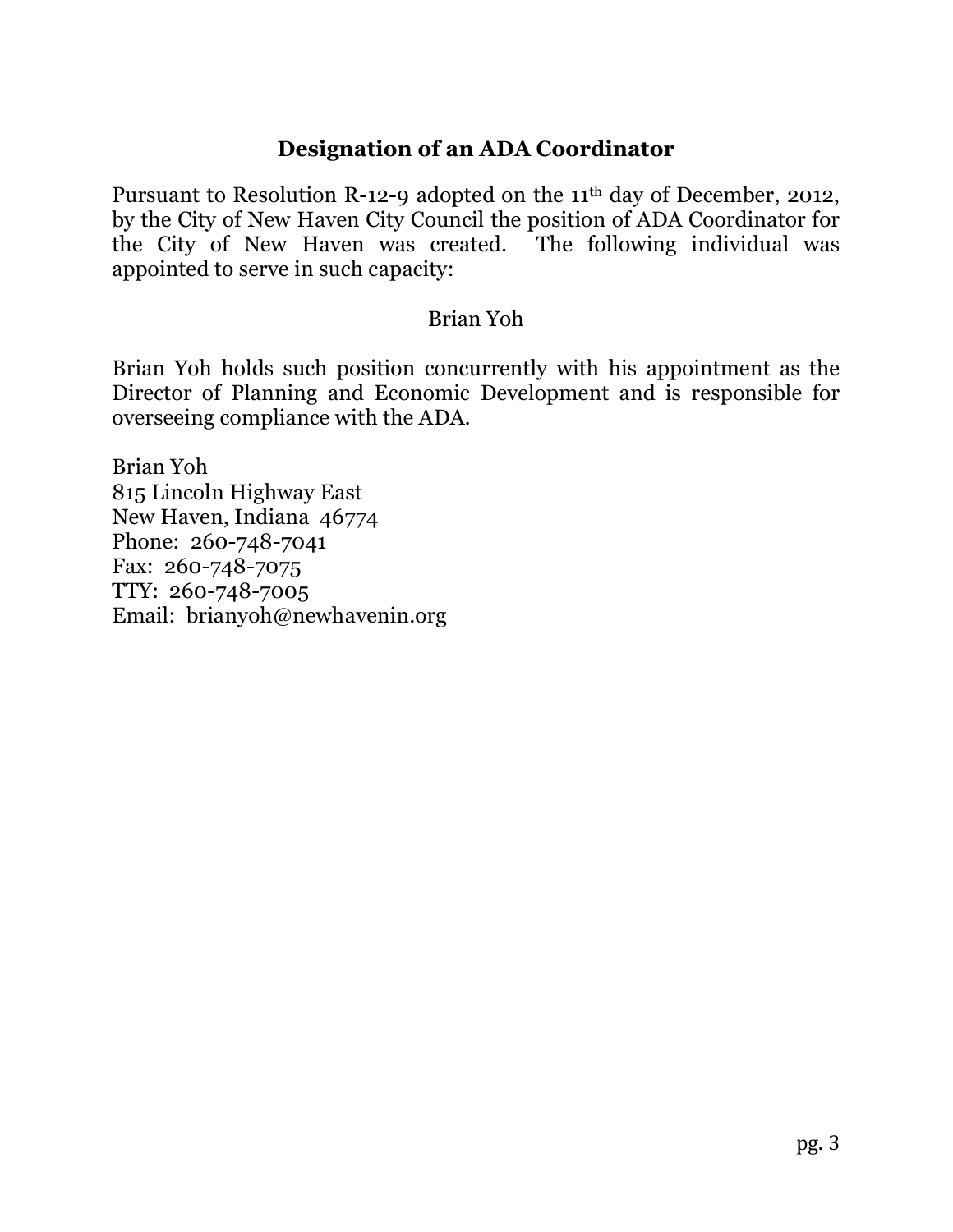#### **City of New Haven, Indiana Grievance Procedure under The Americans with Disabilities Act**

This Grievance Procedure is established to meet the requirements of the Americans with Disabilities Act of 1990 ("ADA"). It may be used by anyone who wishes to file a complaint alleging discrimination on the basis of disability in the provision of services, activities, programs, or benefits by the City of New Haven. The City of New Haven Personnel Policy governs employment-related complaints of disability discrimination.

The complaint should be in writing and contain information about the alleged discrimination such as name, address, phone number of complainant and location, date, and description of the problem. Alternative means of filing complaints, such as personal interviews or a tape recording of the complaint will be made available for persons with disabilities upon request.

The complaint should be submitted by the grievant and/or his/her designee as soon as possible but no later than 60 calendar days after the alleged violation to:

Brian Yoh 815 Lincoln Highway East New Haven, Indiana 46774 Phone: 260-748-7041 Fax: 260-748-7075 TTY: 260-748-7005 Email: brianyoh@newhavenin.org

Within 15 calendar days after receipt of the complaint, ADA Coordinator or his/her designee will meet with the complainant to discuss the complaint and the possible resolutions. Within 15 calendar days of the meeting ADA Coordinator or his/her designee will respond in writing, and where appropriate, in a format accessible to the complainant, such as large print, Braille, or audio tape. The response will explain the position of the City of New Haven and offer options for substantive resolution of the complaint.

If the response by ADA Coordinator or his/her designee does not satisfactorily resolve the issue, the complainant and/or his/her designee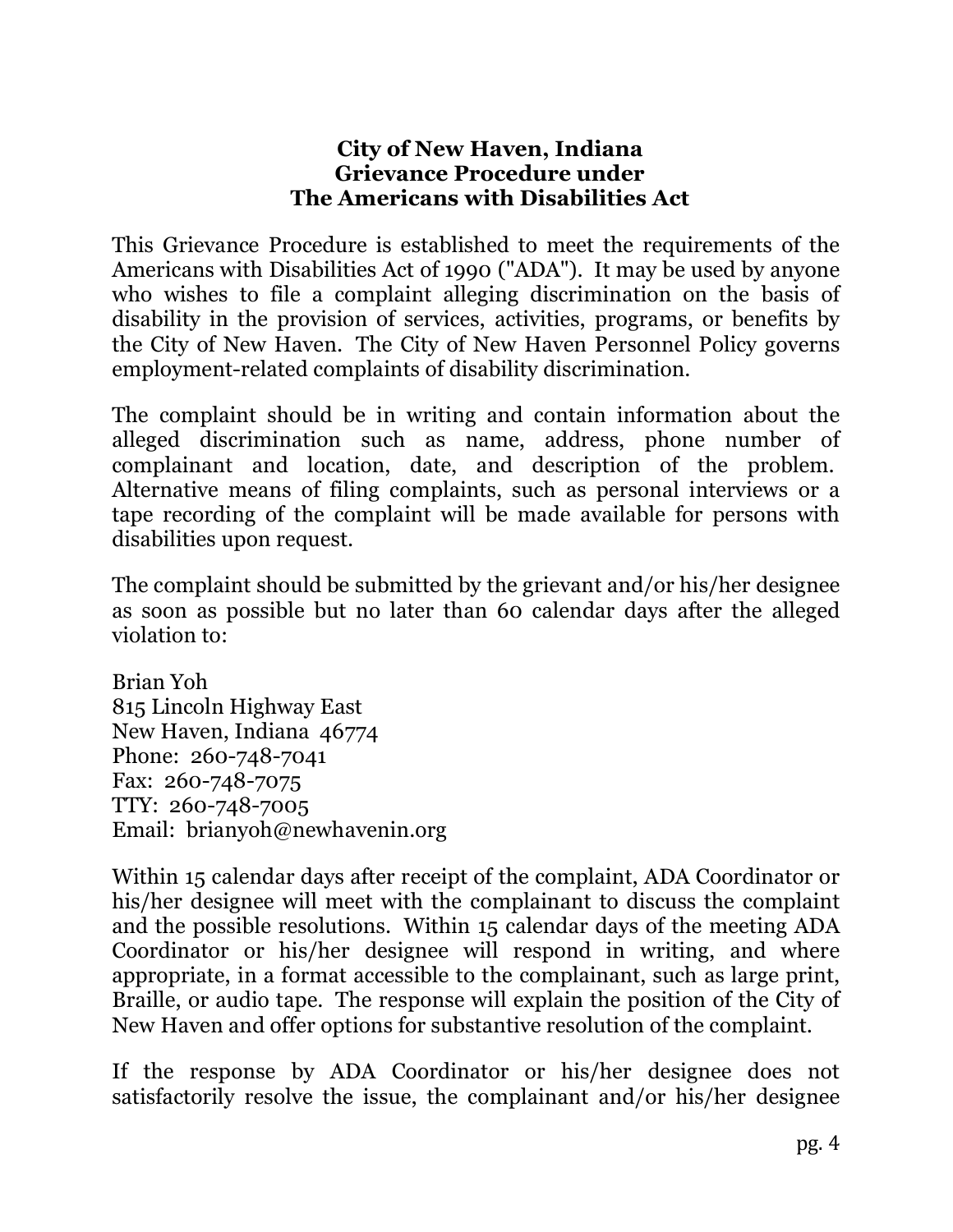may appeal the decision within 15 calendar days after receipt of the response to the Mayor of the City of New Haven.

Within 15 calendar days after receipt of the appeal, the Mayor or his/her designee will meet with the complainant to discuss the complaint and possible resolutions. Within 15 calendar days after the meeting, the Mayor or his/her designee will respond in writing, and, where appropriate, in a format accessible to the complainant, with a final resolution of the complaint.

All written complaints received by the ADA Coordinator or his/her designee, appeals to the Mayor or his/her designee, and responses from these two offices will be retained by the City of New Haven for at least three years.

# **Design Standards-Sidewalks**

*Sidewalks:* Sidewalk curbs constructed as part of planned development, sidewalk curbs replaced by or for the City of New Haven, or sidewalk curbs replaced by or for a property owner through a city match funding program shall be constructed in accordance with the PROWAG (Public Right-of-Way Accessibility Guidelines) regulations and standards.

# **Public Involvement Opportunities**

The general public is encouraged to participate in identifying needs or barriers to accessibility. This may be done by contacting the ADA Coordinator.

Brian Yoh 815 Lincoln Highway East New Haven, Indiana 46774 Phone: 260-748-7041 Fax: 260-748-7075 TTY: 260-748-7005 Email: brianyoh@newhavenin.org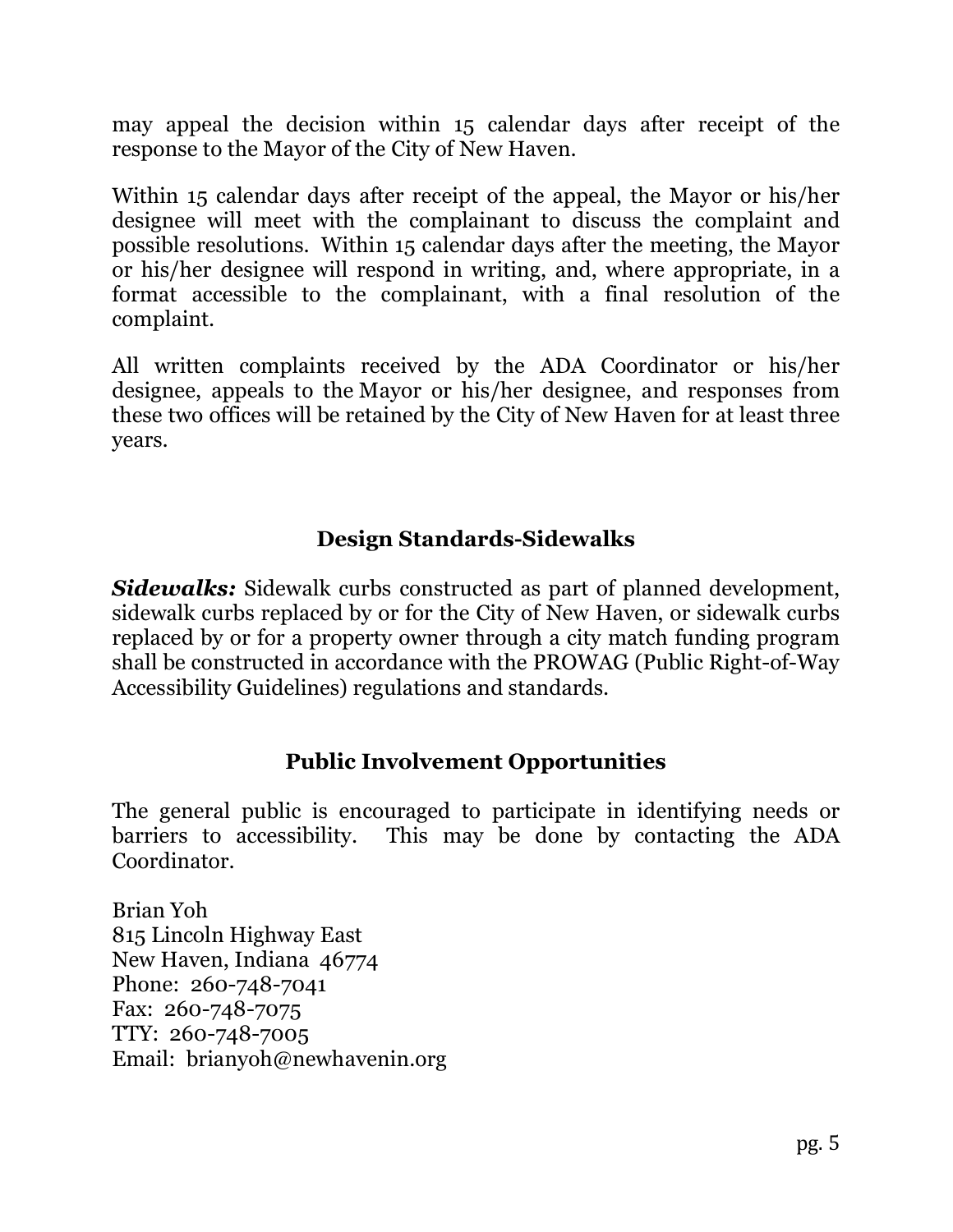A draft of the City of New Haven Transition Plan will be available on the website from December 15, 2012 to February 1, 2013 for the public comment period. The Transition Plan will also be available in the New Haven Planning office located at 815 Lincoln Highway East, New Haven, Indiana 46774. Anyone that would like to comment on the Transition Plan can submit their comments at this office or can contact the ADA Coordinator.

After the City of New Haven Transition Plan has been adopted it will be posted on the city website. It will also be available in the New Haven Planning office for viewing. A copy of the Transition Plan will also be available at the New Haven Public Library located at 648 Green Street, New Haven, IN.

#### **Inventory**

In an effort to remove barriers to streets and sidewalks, the City of New Haven has inventoried all curbs and sidewalks within the city's jurisdiction. The inventory procedure is intended to identify a comprehensive list or inventory of all curbs and sidewalks in the city's jurisdiction that are not ADA compliant. This is composed of an effort to fully inventory the infrastructure that is present and then to identify those items in the system which are not compliant with ADA requirements.

The City of New Haven has developed its inventory of the existing system in five steps:

Step 1: Aerial Maps

Aerial maps of city were used to map the locations on the system that include sidewalks and/or curbs. In addition, city staff assisted in this process to assure sidewalks and curbs were not missed.

#### Step 2: Field Evaluation and Inventory

Once the system of sidewalks and curbs had been mapped, a field investigation of each was completed to measure and/or evaluate the following characteristics of each segment of sidewalk and curb.

The following attributes were to be collected for sidewalks and ramps.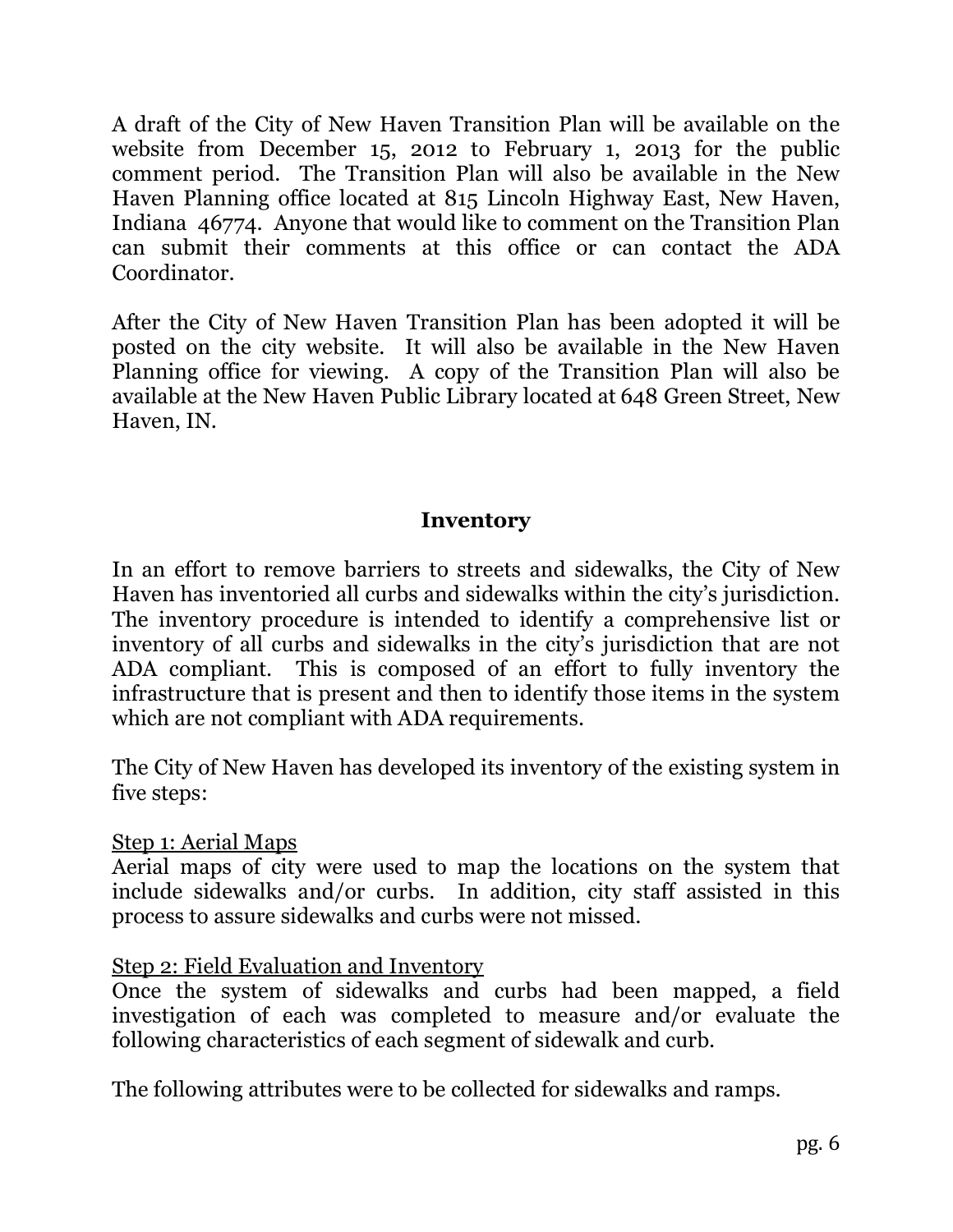- $\blacksquare$ Measured width
- Cross slope observation (2% maximum)
- $H$ eaving
- $\blacksquare$ Continuity
- ßJoint condition
- Ramp width
- **Ramp** slope
- Ramp turning space
- **Ramp clear space**
- ßDetectable warnings

The above items were considered and a summary "Condition Rating" was given as follows:

- $A ADA$  Compliant, no concerns (green)
- $\blacksquare$  B Minor problem noted, but no immediate needs (orange)
- $\bullet$  C One major problem or multiple minor problems, needs some attention (yellow)
- $\blacksquare$  D Multiple major problems, possibly impassible for wheelchairs (pink)
- $\overline{F}$  Broken, impassable by wheelchairs, difficult for pedestrians (red)

Examples of sidewalk and ramp ratings are provided on the following pages.

Currently there are 805 ramps in the city. The number of non-compliant ramps is 535. Of the non-compliant ramps, 14 are rated a B, 314 are rated a C, and 207 are rated an F.

Currently there is 315,291 linear feet of sidewalks in the city. There is 10, 798 linear feet of non-compliant sidewalks. Of the non-compliant sidewalks, 1,654 are rated a B, 5,356 are rated a C, and 3,788 are rated a D.

Step 3: Preparation of a Map of Compliant and Non-Compliant features A map has been produced that identifies all the sidewalks and ramps and their rating. The map can sort by sidewalks or ramps.

#### Step 4: Request for Review and Public Input

As part of the Transition Planning process, the map prepared in Step 3 will be made available for comment. The map will be posted on the city website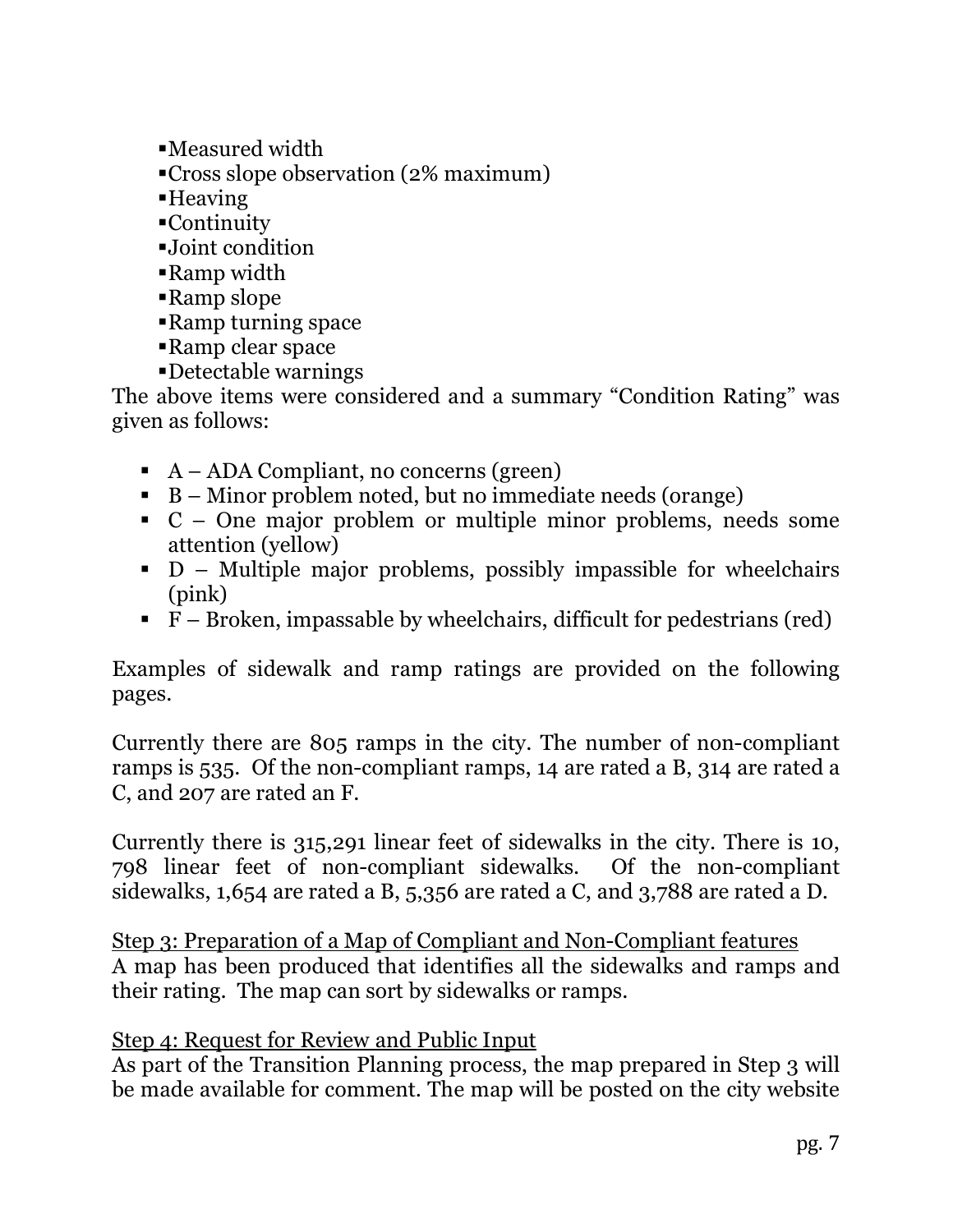and on display at the New Haven City Hall located at 815 Lincoln Highway East, New Haven, Indiana 46774. The comment period will be from December 15, 2012 to February 1, 2013.

Step 5: Update of the Inventory

After receiving input from the public review and staff the inventory will be updated as needed. This will provide a comprehensive list of the needs that exist in the system.

#### **Assessment Procedures**

The assessment procedure is intended to establish the relative importance or priority of the various obstacles that are identified in the Inventory Phase.

This procedure will use four different evaluation factors. Each factor will have a score, with higher values indicating greater importance. Scores are then to be totaled to assist in the identification of which facilities are highest in priority.

Condition of Sidewalk or Ramp

1 point = Rating of B 2 points = Rating of  $C$ 3 points = Rating of D or F

Vicinity of Pedestrian Destinations

Pedestrian Destination includes commercial businesses, schools, parks, government buildings/offices, libraries, churches

0 point = nothing nearby 1 point = within 1 block of pedestrian destination 2 points = within 1 block of multiple pedestrian destination 3 points = adjacent to a park, school, government building or library

Public Interest

0 point = no comments 1 point = multiple public comments received 2 points = subject of a formal ADA grievance filing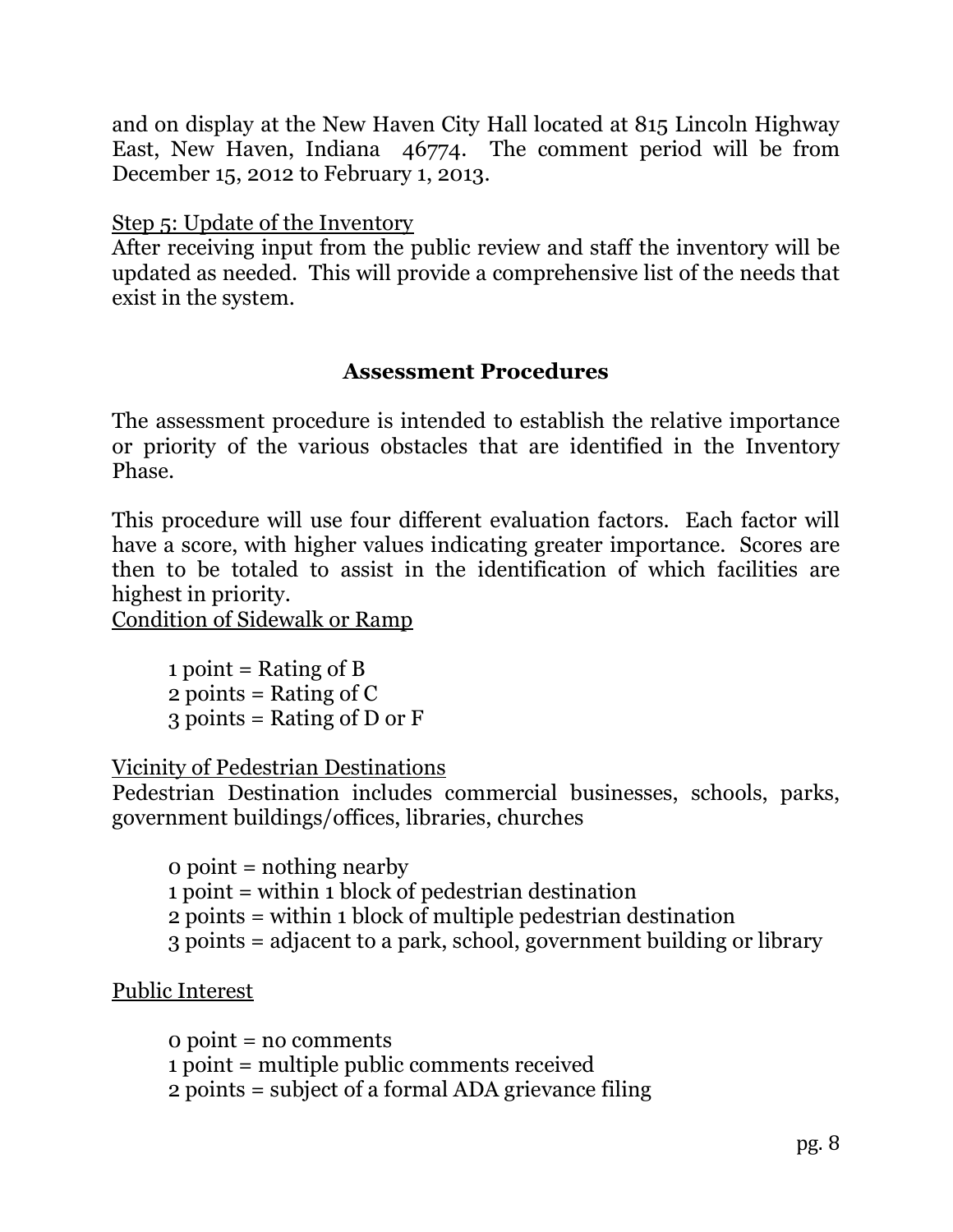# Local Priority

This is intended to be a local decision-makers tool to provide emphasis to a specific need based on a special concern, especially one of public safety, anticipated heavy pedestrian traffic, or special site condition.

0 point = no special concerns noted at or near location 1 point = some special concern exists at or near location 2 points = special local emphasis exists at or near location

By totaling these factors, the highest score achievable would be 10, with the lowest being at least a 1. Each obstacle identified in the Inventory phase will be evaluated under this procedure. A total score for each need can thus be provided, with higher scores revealing higher priority repairs and improvements.

Appendix B contains the results of the evaluation of the sidewalks and ramps.